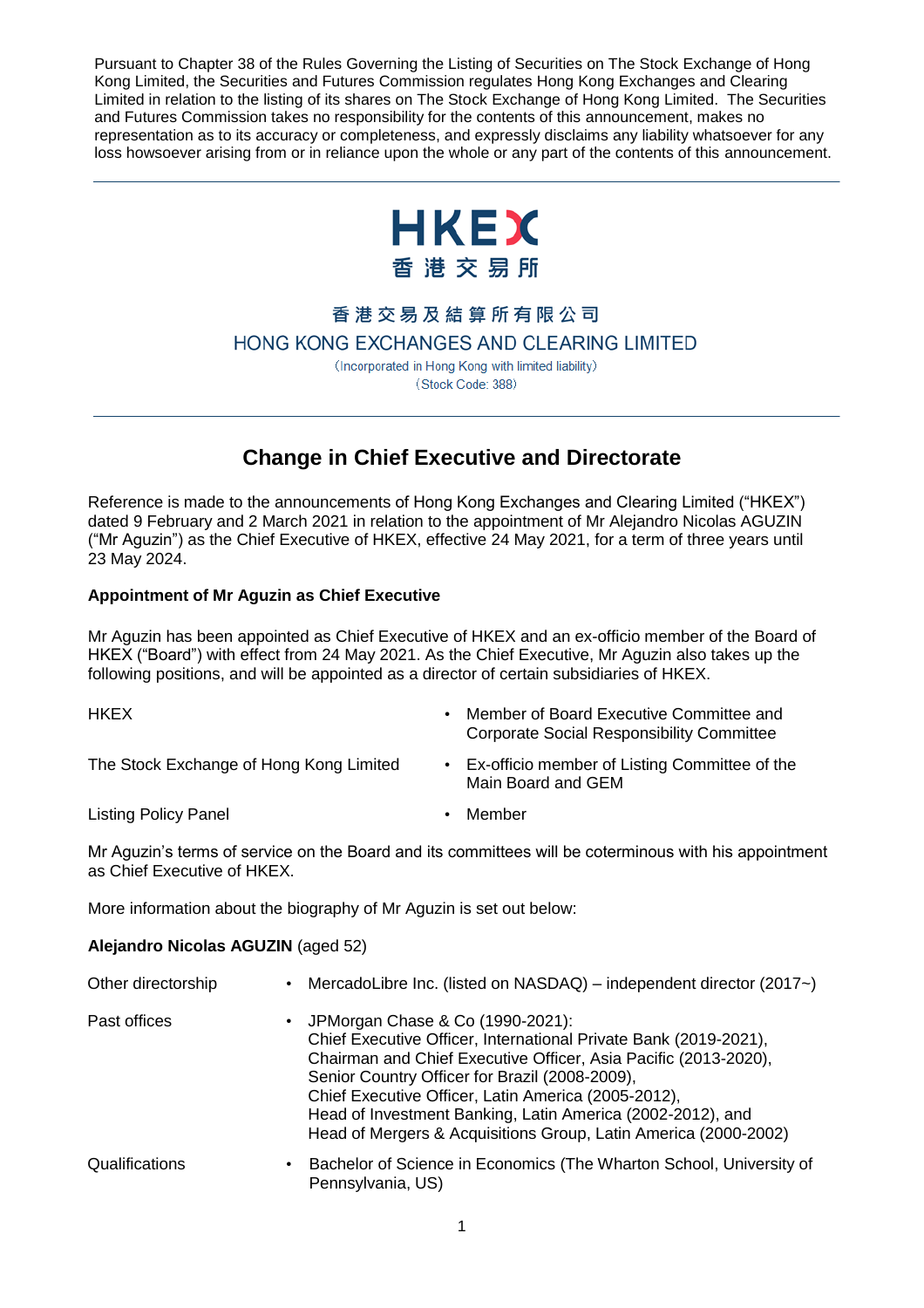Pursuant to a contract of employment entered into with HKEX, Mr Aguzin has been appointed as the Chief Executive of HKEX with effect from 24 May 2021 for a term of three years until 23 May 2024. Under the terms of his employment contract with HKEX, Mr Aguzin's compensation package includes a basic salary of HK\$10 million per annum. He is eligible to receive performance-related discretionary bonus and share awards to be recommended by the Remuneration Committee and approved by the Board. As a full-time employee, Mr Aguzin is also entitled to other benefits in kind and to participate in HKEX's provident funds. This compensation package is determined having given consideration to the level of responsibility, experience and abilities required of the Chief Executive and the remuneration offered for similar positions in the global financial industry. Upon joining HKEX on 24 May 2021, Mr Aguzin will be awarded 211,756 HKEX shares under the HKEX Employees' Share Award Scheme, of which 50% will vest on the first anniversary of the date of grant and the remaining 50% on the second anniversary of the date of grant, as compensation for loss of unvested long-term incentives earned through his service with his previous employer ("Awarded Shares").

As at the date of this announcement, Mr Aguzin has declared that, apart from his interest in the Awarded Shares, he does not have any interest in shares of HKEX (within the meaning of Part XV of the Securities and Futures Ordinance). Mr Aguzin has further declared that he does not have any relationship with any Directors, senior management, substantial shareholders or controlling shareholders (as defined in the Rules Governing the Listing of Securities on The Stock Exchange of Hong Kong Limited ("Listing Rules")) of HKEX.

The following particulars relating to Mr Aguzin are disclosed pursuant to Rule 13.51(2)(n)(iv) of the Listing Rules. At the relevant time of the incidents below, Mr Aguzin was the Chief Executive Officer of JPMorgan Chase & Co Asia Pacific region from 2013 to 2020 and a director of J.P. Morgan Securities (Asia Pacific) Limited ("JPMSAP") from June 2014 to March 2020. Mr Aguzin was not personally subject to any investigation process, disciplinary action or public reprimand by the Securities and Futures Commission ("SFC"), the Hong Kong Monetary Authority ("HKMA") or other competent authorities in respect of any of these matters, which have all been previously disclosed.

- (a) In December 2015, J.P. Morgan Broking (Hong Kong) Limited, JPMSAP and J.P. Morgan Securities (Far East) Limited were publicly reprimanded and fined HK\$15 million, HK\$12 million and HK\$3 million respectively by the SFC, for various regulatory breaches and/or internal control failings in relation to certain short selling activities, client facilitation and principal trading business activities, and the operation of dark liquidity pool trading services. For details, please refer to the SFC's enforcement news issued on 15 December 2015: [https://apps.sfc.hk/edistributionWeb/gateway/EN/news-and-announcements/news/enforcement](https://apps.sfc.hk/edistributionWeb/gateway/EN/news-and-announcements/news/enforcement-news/doc?refNo=15PR123)[news/doc?refNo=15PR123](https://apps.sfc.hk/edistributionWeb/gateway/EN/news-and-announcements/news/enforcement-news/doc?refNo=15PR123)
- (b) In October 2016, JPMSAP and JPMorgan Chase Bank, National Association ("JPMCB") were publicly reprimanded and fined HK\$3 million and HK\$2.6 million respectively by the SFC, for regulatory breaches in relation to failure to comply with the disclosure of financial interests requirements under the Code of Conduct, and the offering of certain offshore listed index options to its clients without the required licences. For details, please refer to the SFC's enforcement news issued on 20 October 2016: [https://apps.sfc.hk/edistributionWeb/gateway/EN/news-and-announcements/news/enforcement-](https://apps.sfc.hk/edistributionWeb/gateway/EN/news-and-announcements/news/enforcement-news/doc?refNo=16PR106)

[news/doc?refNo=16PR106](https://apps.sfc.hk/edistributionWeb/gateway/EN/news-and-announcements/news/enforcement-news/doc?refNo=16PR106)

(c) In December 2018, JPMCB, Hong Kong Branch was publicly reprimanded and fined HK\$12.5 million by the HKMA in respect of contravention of applicable provisions of the Anti-Money Laundering and Counter-Terrorist Financing Ordinance (Chapter 615 of the Laws of Hong Kong) for failing to establish and maintain effective procedures for identifying and handling wire transfers and carrying out duties concerning customer due diligence and continuous monitoring of business relationships. For details, please refer to the HKMA's press release issued on 28 December 2018:

<https://www.hkma.gov.hk/eng/news-and-media/press-releases/2018/12/20181228-3>